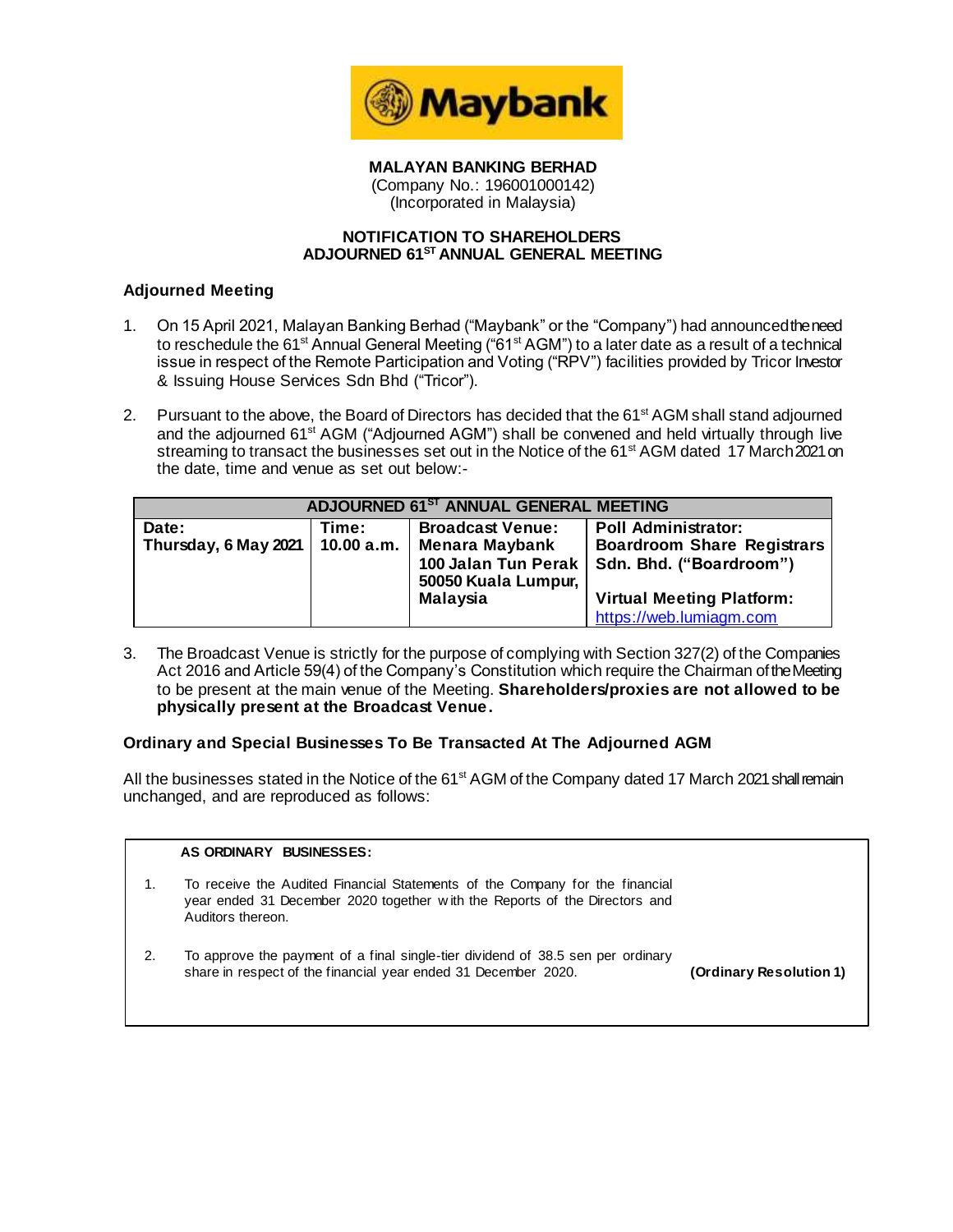|                                                                                                                                                                                                                   | To re-elect the following Directors, each of whom retires by rotation in accordance<br>with Articles 103 and 104 of the Company's Constitution and being eligible, offers<br>herself/himself for re-election:                                                                                                                           |                                                                                                                                                                                                                                                                                                                                                                                                                                                                                                                                                                                                                                                                                                                                                                                                                                                                                                                                                                                                                                                                                                                                                                                                                                                                                                                                                                                                                                                                                                                                                                                                                                                                    |  |
|-------------------------------------------------------------------------------------------------------------------------------------------------------------------------------------------------------------------|-----------------------------------------------------------------------------------------------------------------------------------------------------------------------------------------------------------------------------------------------------------------------------------------------------------------------------------------|--------------------------------------------------------------------------------------------------------------------------------------------------------------------------------------------------------------------------------------------------------------------------------------------------------------------------------------------------------------------------------------------------------------------------------------------------------------------------------------------------------------------------------------------------------------------------------------------------------------------------------------------------------------------------------------------------------------------------------------------------------------------------------------------------------------------------------------------------------------------------------------------------------------------------------------------------------------------------------------------------------------------------------------------------------------------------------------------------------------------------------------------------------------------------------------------------------------------------------------------------------------------------------------------------------------------------------------------------------------------------------------------------------------------------------------------------------------------------------------------------------------------------------------------------------------------------------------------------------------------------------------------------------------------|--|
| (i)<br>(i)<br>(iii)<br>(iv)                                                                                                                                                                                       | Datuk Abdul Farid Alias<br>Datuk R. Karunakaran<br>Mr Edw in Gerungan<br>Ms Che Zakiah Che Din                                                                                                                                                                                                                                          | (Ordinary Resolution 2)<br>(Ordinary Resolution 3)<br>(Ordinary Resolution 4)<br>(Ordinary Resolution 5)                                                                                                                                                                                                                                                                                                                                                                                                                                                                                                                                                                                                                                                                                                                                                                                                                                                                                                                                                                                                                                                                                                                                                                                                                                                                                                                                                                                                                                                                                                                                                           |  |
|                                                                                                                                                                                                                   |                                                                                                                                                                                                                                                                                                                                         | (Ordinary Resolution 6)                                                                                                                                                                                                                                                                                                                                                                                                                                                                                                                                                                                                                                                                                                                                                                                                                                                                                                                                                                                                                                                                                                                                                                                                                                                                                                                                                                                                                                                                                                                                                                                                                                            |  |
|                                                                                                                                                                                                                   |                                                                                                                                                                                                                                                                                                                                         |                                                                                                                                                                                                                                                                                                                                                                                                                                                                                                                                                                                                                                                                                                                                                                                                                                                                                                                                                                                                                                                                                                                                                                                                                                                                                                                                                                                                                                                                                                                                                                                                                                                                    |  |
| (i)<br>(i)<br>(iii)<br>(iv)<br>(v)                                                                                                                                                                                | Chairman's fee of RM610,000 per annum;<br>Vice Chairman's fee of RM440,000 per annum;<br>Director's fee of RM295,000 per annum for each Non-Executive Director;<br>Board Committee Chairman's fee of RM75,000 per annum for the<br>Chairman of each Board Committee; and<br>Board Committee Member's fee of RM45,000 per annum for each | (Ordinary Resolution 7)                                                                                                                                                                                                                                                                                                                                                                                                                                                                                                                                                                                                                                                                                                                                                                                                                                                                                                                                                                                                                                                                                                                                                                                                                                                                                                                                                                                                                                                                                                                                                                                                                                            |  |
|                                                                                                                                                                                                                   |                                                                                                                                                                                                                                                                                                                                         |                                                                                                                                                                                                                                                                                                                                                                                                                                                                                                                                                                                                                                                                                                                                                                                                                                                                                                                                                                                                                                                                                                                                                                                                                                                                                                                                                                                                                                                                                                                                                                                                                                                                    |  |
|                                                                                                                                                                                                                   | (Ordinary Resolution 8)                                                                                                                                                                                                                                                                                                                 |                                                                                                                                                                                                                                                                                                                                                                                                                                                                                                                                                                                                                                                                                                                                                                                                                                                                                                                                                                                                                                                                                                                                                                                                                                                                                                                                                                                                                                                                                                                                                                                                                                                                    |  |
| 7.<br>To re-appoint Messrs Ernst & Young PLT as Auditors of the Company for the<br>financial year ending 31 December 2021 and to authorise the Directors to fix their<br>remuneration.<br>(Ordinary Resolution 9) |                                                                                                                                                                                                                                                                                                                                         |                                                                                                                                                                                                                                                                                                                                                                                                                                                                                                                                                                                                                                                                                                                                                                                                                                                                                                                                                                                                                                                                                                                                                                                                                                                                                                                                                                                                                                                                                                                                                                                                                                                                    |  |
|                                                                                                                                                                                                                   |                                                                                                                                                                                                                                                                                                                                         |                                                                                                                                                                                                                                                                                                                                                                                                                                                                                                                                                                                                                                                                                                                                                                                                                                                                                                                                                                                                                                                                                                                                                                                                                                                                                                                                                                                                                                                                                                                                                                                                                                                                    |  |
|                                                                                                                                                                                                                   |                                                                                                                                                                                                                                                                                                                                         |                                                                                                                                                                                                                                                                                                                                                                                                                                                                                                                                                                                                                                                                                                                                                                                                                                                                                                                                                                                                                                                                                                                                                                                                                                                                                                                                                                                                                                                                                                                                                                                                                                                                    |  |
|                                                                                                                                                                                                                   |                                                                                                                                                                                                                                                                                                                                         |                                                                                                                                                                                                                                                                                                                                                                                                                                                                                                                                                                                                                                                                                                                                                                                                                                                                                                                                                                                                                                                                                                                                                                                                                                                                                                                                                                                                                                                                                                                                                                                                                                                                    |  |
|                                                                                                                                                                                                                   | authorities for the allotment, listing and quotation of the additional shares so allotted<br>on Bursa Malaysia and that such authority to allot Maybank Shares shall continue                                                                                                                                                           |                                                                                                                                                                                                                                                                                                                                                                                                                                                                                                                                                                                                                                                                                                                                                                                                                                                                                                                                                                                                                                                                                                                                                                                                                                                                                                                                                                                                                                                                                                                                                                                                                                                                    |  |
|                                                                                                                                                                                                                   |                                                                                                                                                                                                                                                                                                                                         | To re-elect Tan Sri Dato' Sri Zamzamzairani Mohd Isa who retires in accordance<br>with Article 107 of the Company's Constitution and being eligible, offers himself<br>for re-election.<br>To approve the payment of the following fees to Non-Executive Directors for the<br>period from the 61 <sup>st</sup> AGM to the 62 <sup>nd</sup> AGM of the Company:<br>member of a Board Committee.<br>To approve the payment of benefits to eligible Non-Executive Directors of an<br>amount up to RM3,104,400 for the period from the 61 <sup>st</sup> AGM to the 62 <sup>nd</sup> AGM of<br>the Company.<br>AS SPECIAL BUSINESSES:<br>To consider, and if thought fit, to pass the follow ing Ordinary Resolutions:<br>AUTHORITY TO DIRECTORS TO ALLOT NEW ORDINARY SHARES IN<br>MAYBANK ("MAYBANK SHARES")<br>"THAT subject alw ays to the Companies Act, 2016 ("Act"), the Company's<br>Constitution, the Main Market Listing Requirements of Bursa Malaysia Securities<br>Berhad ("Bursa Malaysia") and approval of the relevant government/regulatory<br>authorities, the Directors be and are hereby authorised pursuant to Section 75 of<br>the Act, to allot Maybank Shares at any time and upon such terms and conditions<br>and for such purposes as the Directors may in their absolute discretion deem fit,<br>provided that the aggregate number of Maybank Shares to be allotted pursuant to<br>the said allotment does not exceed ten percent (10%) of the total number of issued<br>shares of the Company as at the date of such allotment and that the Directors be<br>and are hereby authorised to obtain all necessary approvals from the relevant |  |